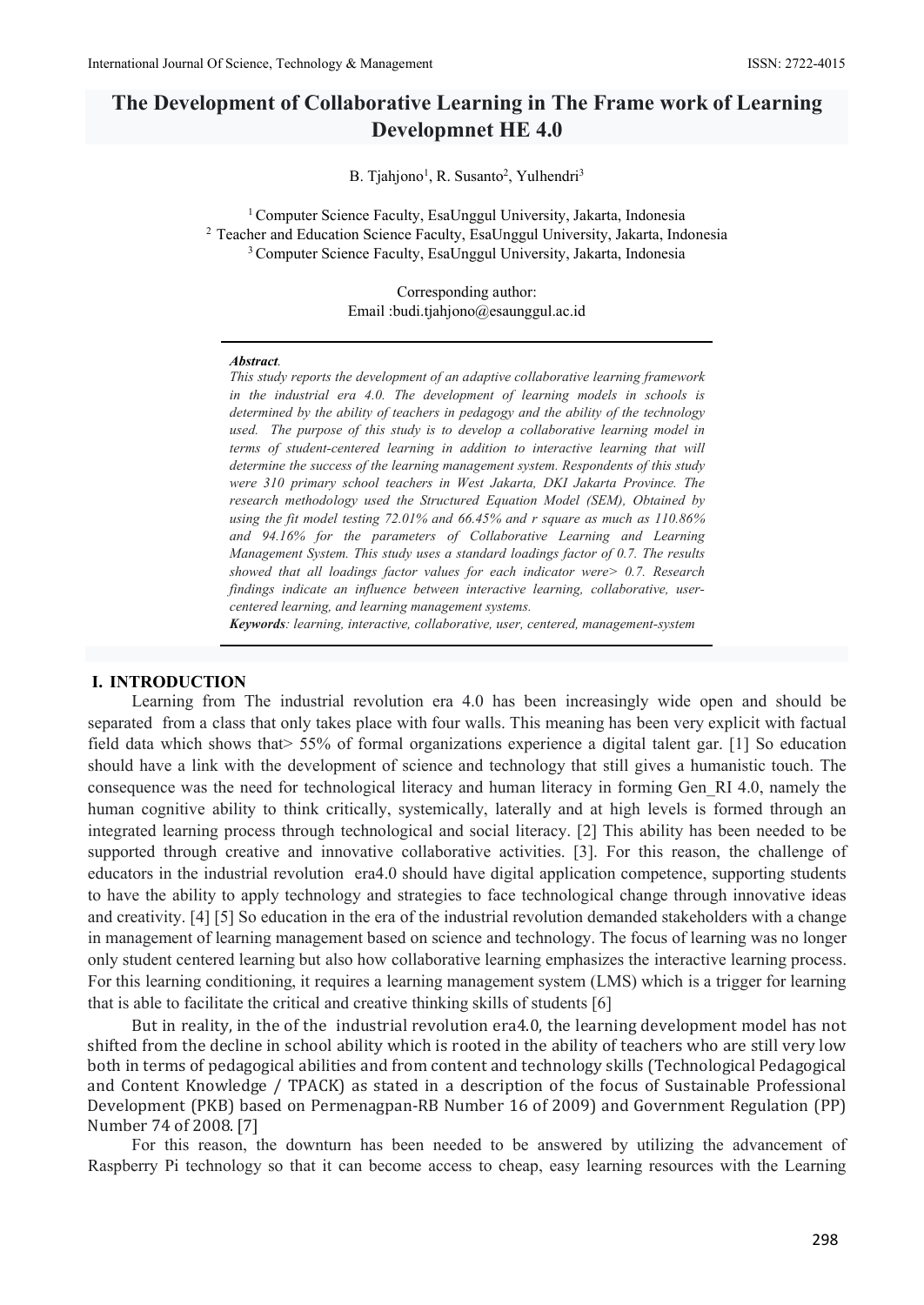Management System (LMS) and is based on 3 pillars of learning, namely: Student Centered Learning (SCL), Collaborative Learning (CL) and Interactive Learning (IL)This paper presents model development of Student Centered Learning, Interactive Learning (IL), Collaborative Learning and Learning Management System

# **II. METHODS**

The method of collecting research data using a survey, is a systematic investigation by collecting information related to an object of study, using a structured questionnaire or list of questions. Data collection used a questionnaire with a Likert scale and interviews with 310 teacher respondents from 16 research school partners in the District Education Office II, West Jakarta Administrative City, DKI Jakarta Province. The data used are primary data with the Maximum Likelihood (ML) Estimation method, recommending a sample size of 100-200. [8][11]



Figure 7. Design of the Research Model

The structural equation of the path diagram model:

| $SCL = \beta_{SCL} + z_1$                 | (1) |
|-------------------------------------------|-----|
| IL = $\beta_{\text{IL}}$ + z <sub>2</sub> | (2) |

 $CL = \beta_{\text{SCL}} + \beta_{\text{IL}} + z_3$  (3)

### Keterangan:

SCL =*Student Centered Learning* IL = *Interactive Learning* CL = *Collaborative Learning* LMS =*Learning Management System*

### **Research Hypothesis:**

- H1: The higherof implementation Student Centered Learning pillars would take effect the higher of the Collaborative Learningeffectiveness.
- H2: The higher of implementation the Interactive Learning pillar would take effect of the higher the level of Collaborative Learningeffectiveness.
- H3: The higher the level of s of Collaborative Learning effectiveness pillar would take effect the more effective the Learning Management System.

. Data collecting and identifying the level and dominant factors of the research variable indicators with Confirmatory Factor Analysis (CFA) and Structural Equation Modeling (SEM), which then become a source for creating a collaborative learning development model and LMS in the framework of learning 4.0; Software for this research using SEM PLS 3.2.4 Professional software.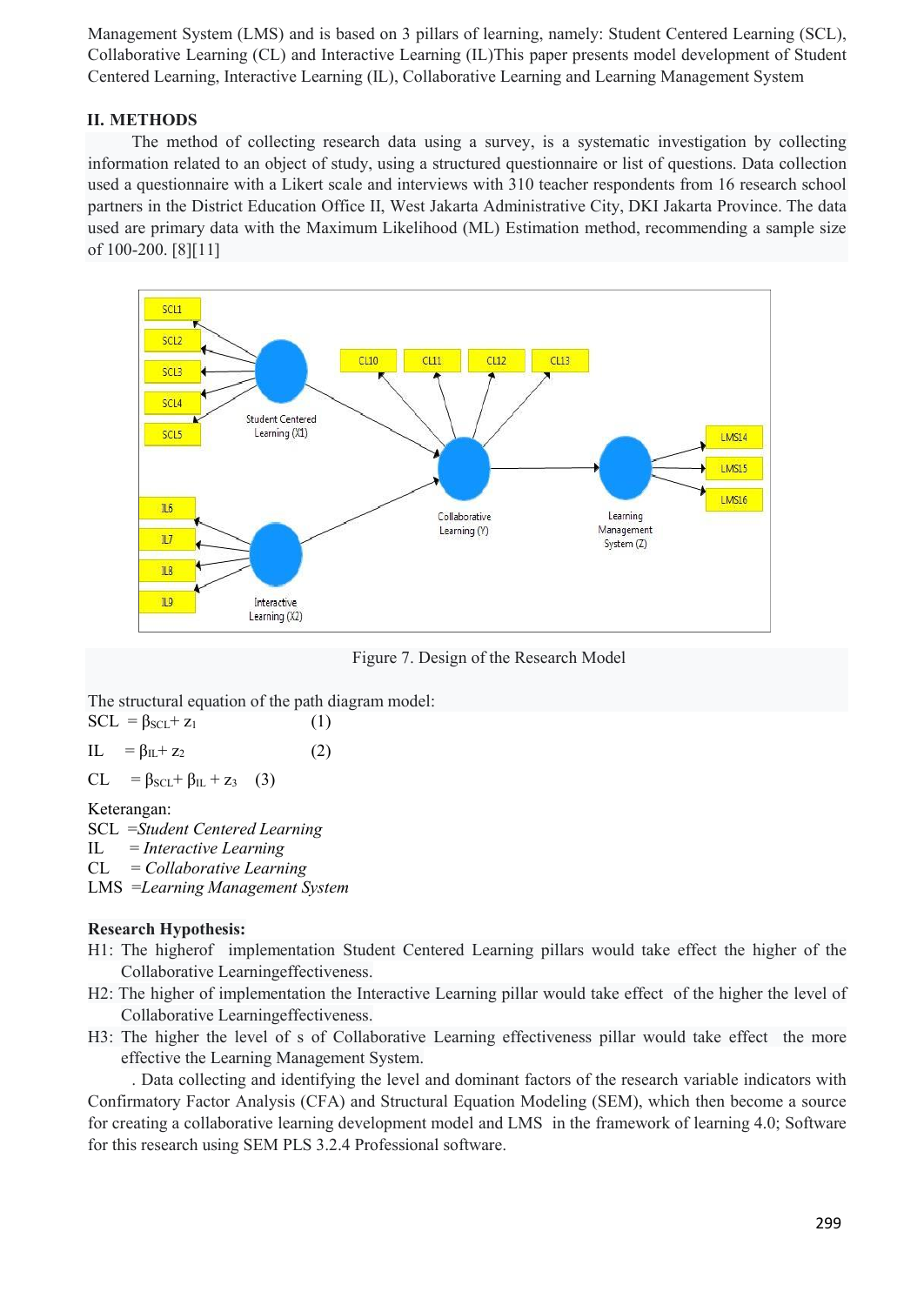# **RESEARCH FLOWCHART**



#### **III. RESULT AND DISCUSSION**

The respondents in this study were 310 teacher respondents from 16 research school partners in the District Education Office II, West Jakarta Administrative City, DKI Jakarta Province

The data from the research questionnaire is in the form of descriptive statistics regarding Student Centered Learning (X1) and Interactive Learning (X2) as exogenous variables. Meanwhile, Collaborative Learning (Y) and Learning Management System (Z) are endogenous variables. Analysis of Structural Equation Modeling (SEM) with Partial Least Squares (PLS) analysis technique version 3.2.4 based on descriptive statistics, namely.

| N <sub>0</sub> | <b>Indikator</b> | <b>Missing</b>   | <b>Mean</b> | <b>Median</b> | Min   | <b>Max</b> | <b>Standard</b>  | <i>Excess</i>   | <b>Skewness</b> |
|----------------|------------------|------------------|-------------|---------------|-------|------------|------------------|-----------------|-----------------|
|                |                  |                  |             |               |       |            | <b>Deviation</b> | <b>Kurtosis</b> |                 |
| $\mathbf{1}$   | <b>SCL1</b>      | $\bf{0}$         | 3,829       | 4,000         | 1,000 | 5,000      | 1,310            | $-1,164$        | $-0,624$        |
| $\overline{2}$ | <b>SCL2</b>      | $\boldsymbol{0}$ | 3,774       | 4,000         | 1,000 | 5,000      | 1,300            | $-1,319$        | $-0,494$        |
| 3              | <b>SCL3</b>      | $\boldsymbol{0}$ | 3,742       | 4,000         | 1,000 | 5,000      | 1,358            | $-1,249$        | $-0,550$        |
| $\overline{4}$ | <b>SCL4</b>      | $\boldsymbol{0}$ | 3,881       | 4,000         | 1,000 | 5,000      | 1,278            | $-1,180$        | $-0,641$        |
| 5              | SCL <sub>5</sub> | $\boldsymbol{0}$ | 3,852       | 4,000         | 1,000 | 5,000      | 1,307            | $-1,293$        | $-0,595$        |
| 6              | IL6              | $\boldsymbol{0}$ | 3,729       | 4,000         | 1,000 | 5,000      | 1,314            | $-1,395$        | $-0,441$        |
| $\overline{7}$ | IL7              | $\boldsymbol{0}$ | 3,797       | 4,000         | 1,000 | 5,000      | 1,257            | $-1,018$        | $-0,599$        |
| 8              | IL8              | $\boldsymbol{0}$ | 4,045       | 5,000         | 1,000 | 5,000      | 1,228            | $-0,415$        | $-0,990$        |
| 9              | IL9              | $\boldsymbol{0}$ | 3,848       | 4,000         | 1,000 | 5,000      | 1,307            | $-1,176$        | $-0,631$        |
| 10             | CL10             | $\boldsymbol{0}$ | 3,771       | 4,000         | 1,000 | 5,000      | 1,323            | $-1,292$        | $-0,529$        |
| 11             | <b>CL11</b>      | $\boldsymbol{0}$ | 3,771       | 4,000         | 1,000 | 5,000      | 1,328            | $-1,220$        | $-0,570$        |
| 12             | <b>CL12</b>      | $\boldsymbol{0}$ | 4,074       | 5,000         | 1,000 | 5,000      | 1,215            | $-0,023$        | $-1,120$        |
| 13             | <b>CL13</b>      | $\boldsymbol{0}$ | 3,890       | 4,000         | 1,000 | 5,000      | 1,290            | $-1,043$        | $-0,708$        |
| 14             | LMS14            | $\theta$         | 3,861       | 4,000         | 1,000 | 5,000      | 1,294            | $-1,152$        | $-0,647$        |
| 15             | LMS15            | $\boldsymbol{0}$ | 3,832       | 4,000         | 1,000 | 5,000      | 1,282            | $-1,193$        | $-0,579$        |
| 16             | <b>LMS16</b>     | $\boldsymbol{0}$ | 3,755       | 4,000         | 1,000 | 5,000      | 1,350            | $-1,244$        | $-0,558$        |
|                |                  |                  |             |               |       |            |                  |                 |                 |

# ♡

#### **Validity Test**

The validity test consists of convergent validity (loading factor and Average Variance Extracted (AVE)) and discriminant validity (FornellLarcker criterion and cross loadings).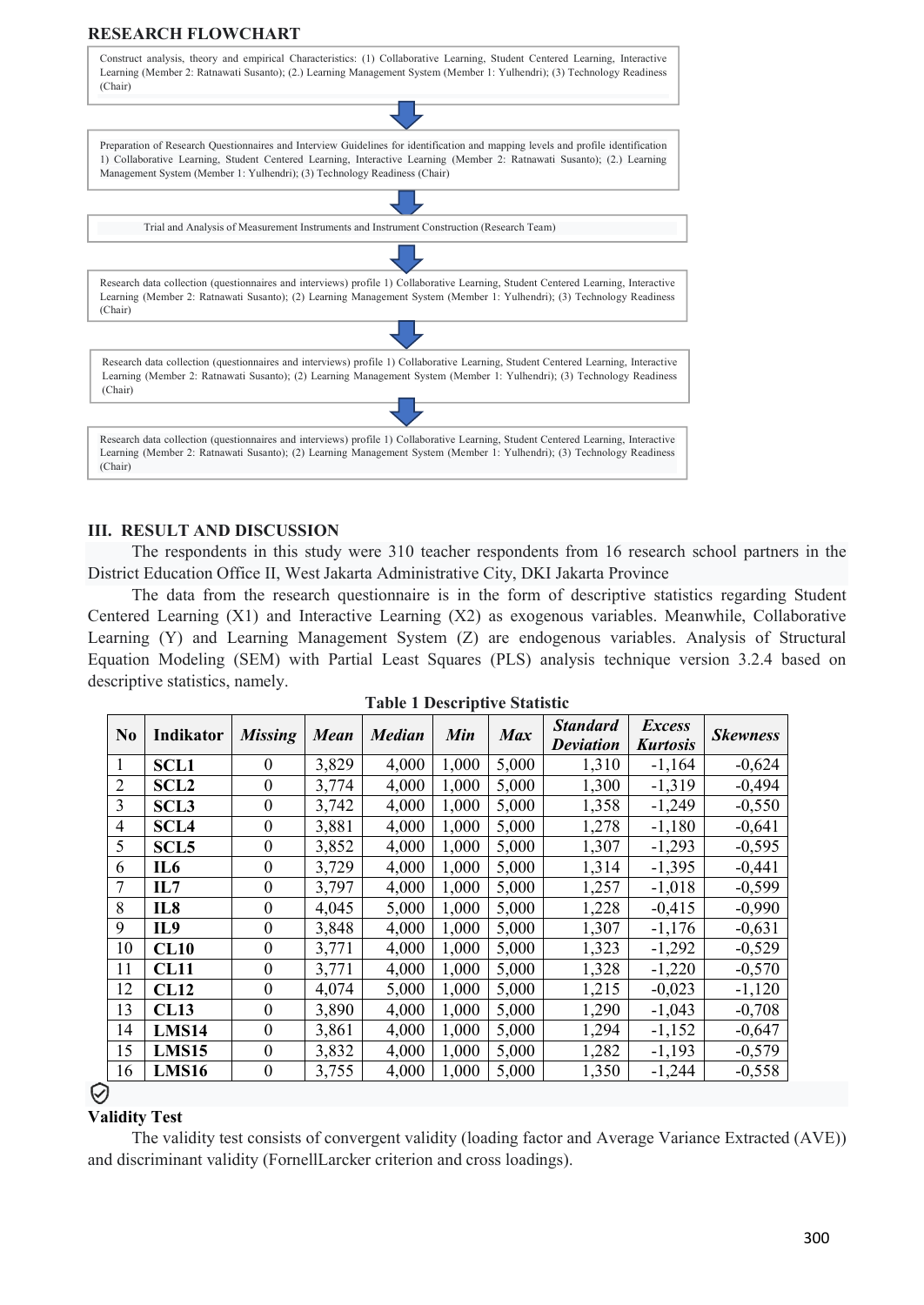# **Convergent Validity**

# **Loadings Factor (Outer Loadings)**

The loadings factor value shows the correlation between the indicator and its construct. Indicators with a low loadings factor value indicate that the indicator does not work on the measurement model.

|                            |                                                          | Table 2. Standardized Ebadings Pactor Model |                                                |                                                       |
|----------------------------|----------------------------------------------------------|---------------------------------------------|------------------------------------------------|-------------------------------------------------------|
| VariabelLaten<br>Indikator | <b>Student</b><br><b>Centered</b><br>Learning<br>$(X_1)$ | <i>Interactive</i><br>Learning<br>$(X_2)$   | <i>Collaborative</i><br><b>Learning</b><br>(Y) | <b>Learning</b><br>Management<br><b>System</b><br>(Z) |
| <b>SCL1</b>                | 0,882                                                    |                                             |                                                |                                                       |
| <b>SCL2</b>                | 0,872                                                    |                                             |                                                |                                                       |
| <b>SCL3</b>                | 0,846                                                    |                                             |                                                |                                                       |
| SCL <sub>4</sub>           | 0,824                                                    |                                             |                                                |                                                       |
| SCL <sub>5</sub>           | 0,808                                                    |                                             |                                                |                                                       |
| IL6                        |                                                          | 0,863                                       |                                                |                                                       |
| IL7                        |                                                          | 0,826                                       |                                                |                                                       |
| IL8                        |                                                          | 0,755                                       |                                                |                                                       |
| IL9                        |                                                          | 0,861                                       |                                                |                                                       |
| CL10                       |                                                          |                                             | 0,881                                          |                                                       |
| <b>CL11</b>                |                                                          |                                             | 0,843                                          |                                                       |
| CL12                       |                                                          |                                             | 0,725                                          |                                                       |
| CL13                       |                                                          |                                             | 0,867                                          |                                                       |
| LMS14                      |                                                          |                                             |                                                | 0,883                                                 |
| LMS15                      |                                                          |                                             |                                                | 0,877                                                 |
| LMS16                      |                                                          |                                             |                                                | 0,827                                                 |

**Table 2. Standardized Loadings Factor Model**

This study uses a standard loadings factor of 0.7. The results showed that all loadings factor values for each indicator were > 0.7. In most of the references a factor weight of 0.70 or more is considered to have sufficiently strong validation to explain latent constructs. Indicators with high loadings factors have a higher contribution to explain the latent construct. In contrast, indicators with low loadings factors have a weak contribution to explain the latent construct (valid).



Figure 2. *Measurement*of *OuterModel*

# **Reliability Test**

The reliability test consists of composite reliability and Cronbach's alpha. Composite reliability is the part used to test the reliability value of indicators on a variable. A variable can be declared to meet composite reliability if it has a composite reliability value> 0.7.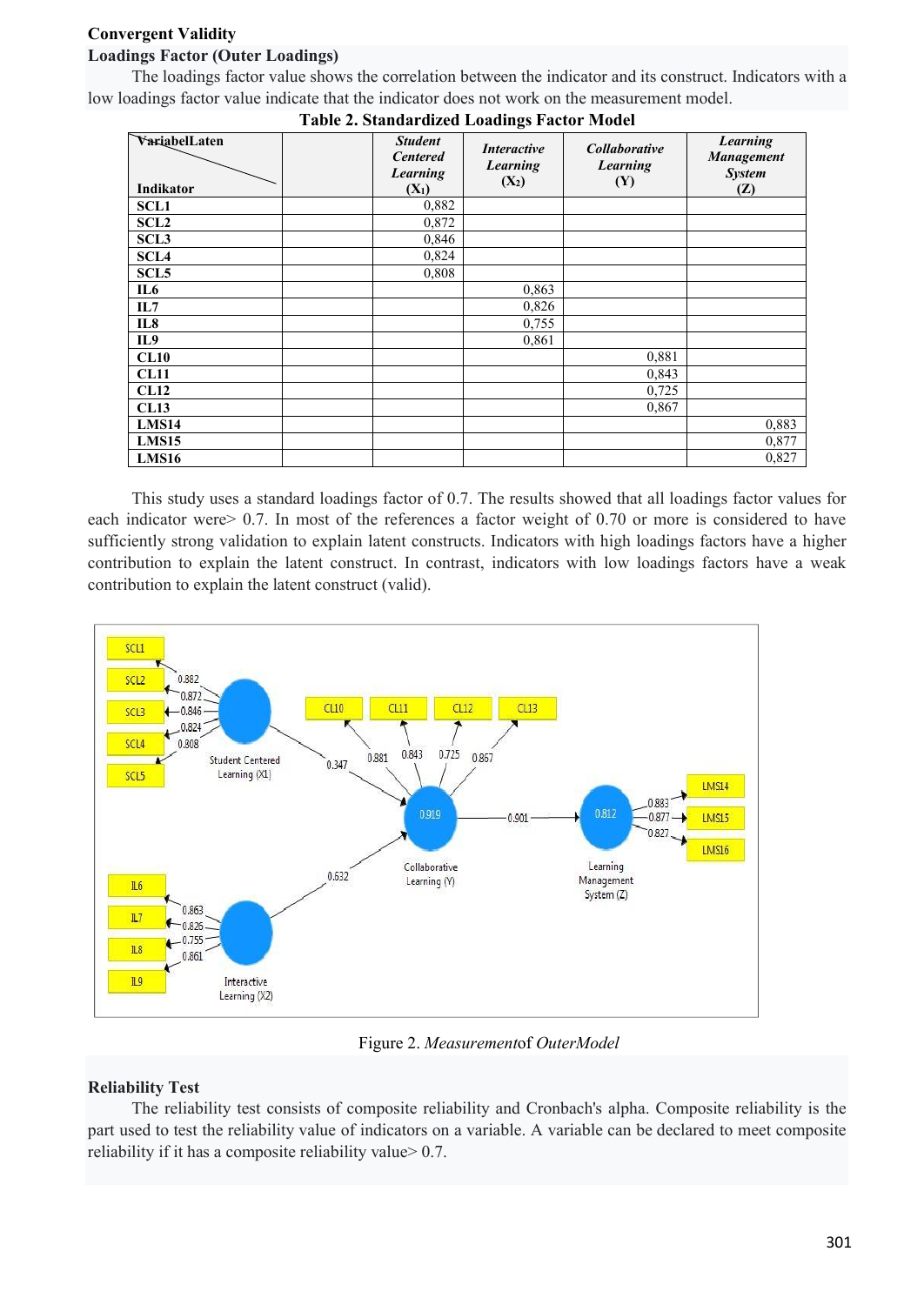#### **Table 3. Composite Reliability**

| VariabelLaten                     | <b>Composite Reliability</b> |
|-----------------------------------|------------------------------|
| Student Centered Learning $(X_1)$ | 0.927                        |
| Interactive Learning $(X_2)$      | 0,896                        |
| Collaborative Learning (Y)        | 0.899                        |
| Learning Management System (Z)    | 0.897                        |

Based on Table 3 above, it shows that the composite reliability value of all research variables is > 0.7. These results indicate that each variable has met composite reliability so it can be concluded that all variables have a high level of reliability.

| Twore it cronouch binplum         |                  |  |  |
|-----------------------------------|------------------|--|--|
| VariabelLaten                     | Cronbach's Alpha |  |  |
| Student Centered Learning $(X_1)$ | 0,901            |  |  |
| Interactive Learning $(X_2)$      | 0,846            |  |  |
| Collaborative Learning $(Y)$      | 0,849            |  |  |
| Learning Management System (Z)    | 0.827            |  |  |

# **Table 4.** *Cronbach's Alpha*

Based on Table 4 above, it shows that the Cronbach's alpha value of each research variable is> 0.7. The research variables have met the requirements for Cronbach's alpha value, so it can be concluded that all variables have a high level of reliability.

# *Evaluation of Structural Model* **(***Inner Model Test***)**

The inner model test is an evaluation for the structural model consisting of the path coefficient, Rsquare, T-statistic (bootstropping), predictive relevance, and model fit.

### **Path Coefficient**

Path coefficient evaluation is used to show how strong is the effect or influence of the independent variable on the dependent variable

| Lable 5. Pain Coefficient                                                  |                         |  |  |  |
|----------------------------------------------------------------------------|-------------------------|--|--|--|
| VariabelLaten                                                              | <b>Path Coefficient</b> |  |  |  |
| Student Centered Learning $(X_1)$ againstCollaborative<br>Learning (Y)     | 0,347                   |  |  |  |
| $(X_2)$ againstCollaborative<br>Interactive<br>Learning<br>Learning $(Y)$  | 0,632                   |  |  |  |
| Collaborative<br>(Y) against Learning<br>Learning<br>Management System (Z) | 0,901                   |  |  |  |

# **Table 5.** *Path Coefficient*

Table 5 shows that the largest path coefficient value is shown in the effect of Collaborative Learning (Y) on Learning Management System (Z) of 0.901. The second biggest influence is Interactive Learning (X2) on Collaborative Learning (Y) of 0.632. The third biggest influence is Student Centered Learning (X1) on Collaborative Learning (Y) of 0.347.

Based on the description of these results, it shows that all variables in this model have a positive path coefficient. This shows that, if the greater the path coefficient value on one independent variable on the dependent variable, the stronger the influence between the independent variables on the dependent variable will be.

### **R Square Test**

Coefficient determination (R-Square) is used to measure how much endogenous variables are affected by other variables. R2 results of 0.67 and above indicate that the endogenous latent variables in the structural model indicate the effect of exogenous variables (which influence) on endogenous variables (which are influenced) is in the good category. Meanwhile, if the result is 0.33 - 0.67, it is in the medium category, and if the result is 0.19 - 0.33 it is in the weak category [9]. Based on data processing that has been done using SEM PLS 3.2.4 Professional software, the R Square value is obtained as follows: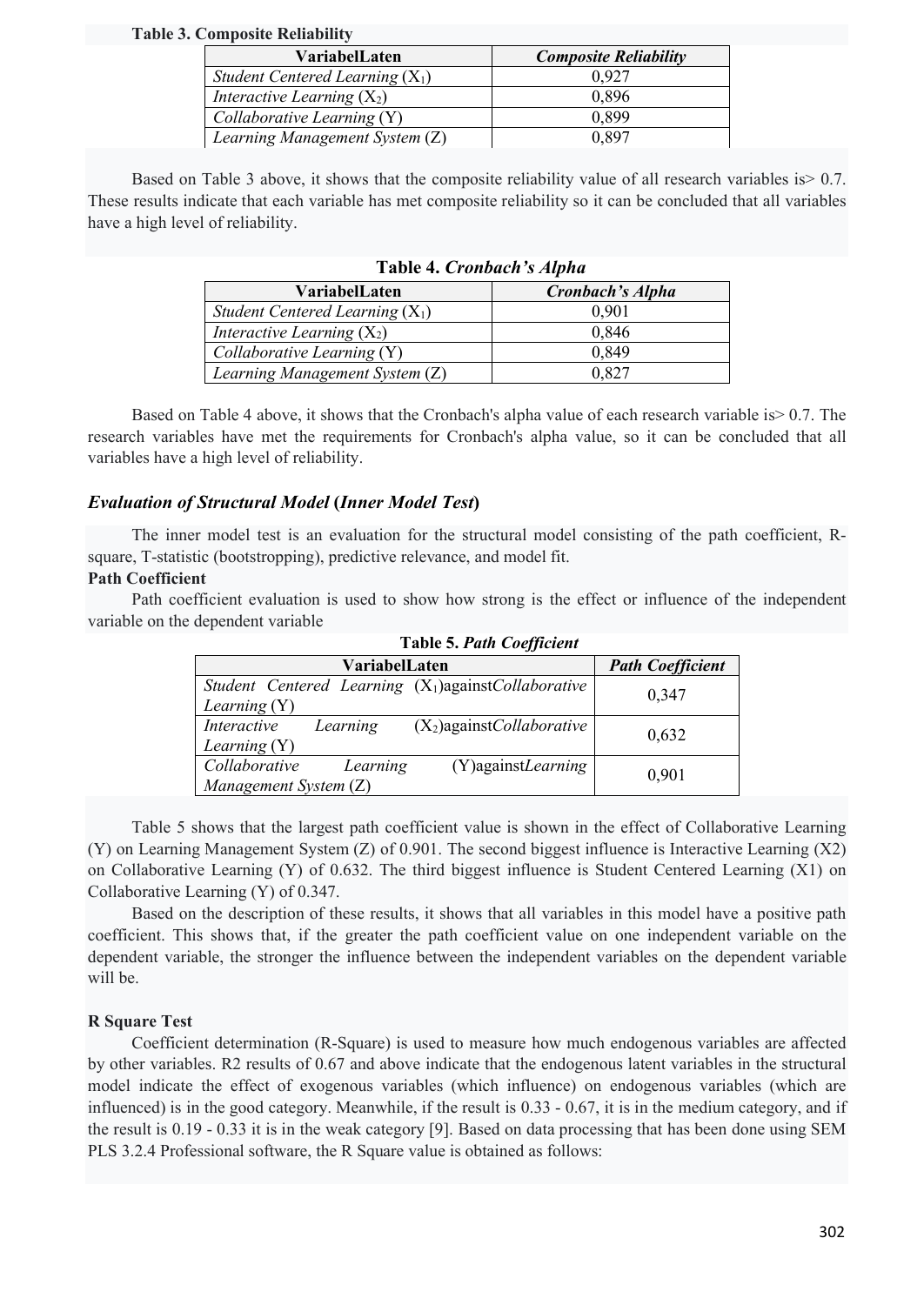| <b>VariabelLaten</b>           | R Square |
|--------------------------------|----------|
| Collaborative Learning (Y)     | 0.919    |
| Learning Management System (Z) | 0.812    |

**Table6.** *R Square*

Table 6 shows The R-Square value for the Collaborative Learning (Y) variable is 0.919. The acquisition of this value explains that the percentage of Collaborative Learning can be explained by Student Centered Learning and Interactive Learning of 91.9%. The remaining 8.1% is influenced by variables outside Student Centered Learning and Interactive Learning such as teacher centered learning, learning motivation, school environment and so on.

The R Square value of the Learning Management System (Z) variable is 0.812. The acquisition of this value explains that the percentage of the Learning Management System can be explained by Collaborative Learning at 81.2%. The remaining 18.8% is influenced by variables outside of collaborative learning such as teacher centered learning, learning motivation, the school environment and so on.

### **Hypothesis Testing (T-Statistics)**

Hypothesis testing is done by looking at the T-Statistics value and the P-Values value. The research hypothesis can be stated as accepted if the P-Values value  $\leq 0.05$  [10].

| <b>Hipotesis</b> | Pengaruh                              | <b>T-Statistics</b> | <b>P-Values</b> | Keterangan  |
|------------------|---------------------------------------|---------------------|-----------------|-------------|
| $H_1$            | The higher of application SCL pillars | 5,263               | 0,000           | Be accepted |
|                  | would affect the higher of the CL     |                     |                 |             |
|                  | effectiveness.                        |                     |                 |             |
| H <sub>2</sub>   | The higher of implementation the IL   | 9,898               | 0,000           | Be accepted |
|                  | pillar would affect of the higher the |                     |                 |             |
|                  | level of CLeffectiveness.             |                     |                 |             |
| $H_3$            | higher the level of CL<br>The         | 65,434              | 0,000           | Be accepted |
|                  | effectiveness pillar would affect the |                     |                 |             |
|                  | more effective the LMS                |                     |                 |             |

**Table 7.** *T-Statistics* **dan** *P-Values*

Based on Table 7 above, it shows that the effect of Student Centered Learning on Collaborative Learning with a T-Statistic value of 5.263> a T-table value of 1.967 ( $\alpha$  = 0.05) and a P-Value of 0.000 < $\alpha$  = 0.05. Thus, there is a positive and significant effect of Student Centered Learning on Collaborative Learning. This means that the higher the pillars of implementing Student Centered Learning, the higher the level of effectiveness of Collaborative Learning.

The effect of Interactive Learning on Collaborative Learning with a T-Statistic value of 9.898> a T-table value of 1.967 ( $\alpha$  = 0.05) and a P-value of 0.000  $\alpha$  = 0.05. Thus, there is a positive and significant effect of Interactive Learning on Collaborative Learning. This means that the higher the pillars of implementing Interactive Learning, the higher the level of effectiveness of Collaborative Learning.

The effect of Collaborative Learning on Learning Management System with a T-Statistic value of 65,434> a T-table value of 1,967 ( $\alpha$  = 0.05) and a P-value of 0,000 < $\alpha$  = 0.05. Thus, there is a positive and significant effect of Collaborative Learning on the Learning Management System. This means that the higher the pillars of implementing Collaborative Learning, the higher the level of effectiveness of the Learning Management System.

Thus, the three hypotheses proposed in this study are accepted. This is because each of the effects shown has a T-Statistic value > a T-table value of 1.967 ( $\alpha$  = 0.05) and a P-Values value <0.05. So that it can be stated that exogenous variables on endogenous variables have a positive and significant effect.

### **Predictive Relevance Test**

The PLS model was evaluated by looking at the predictive relevance (Q-square) for the constructive model. Q-square aims to measure how well the observed value is generated by the model and also its parameter estimates. The measurement criteria are sure, if the Q-square is greater than 0 (zero), it shows that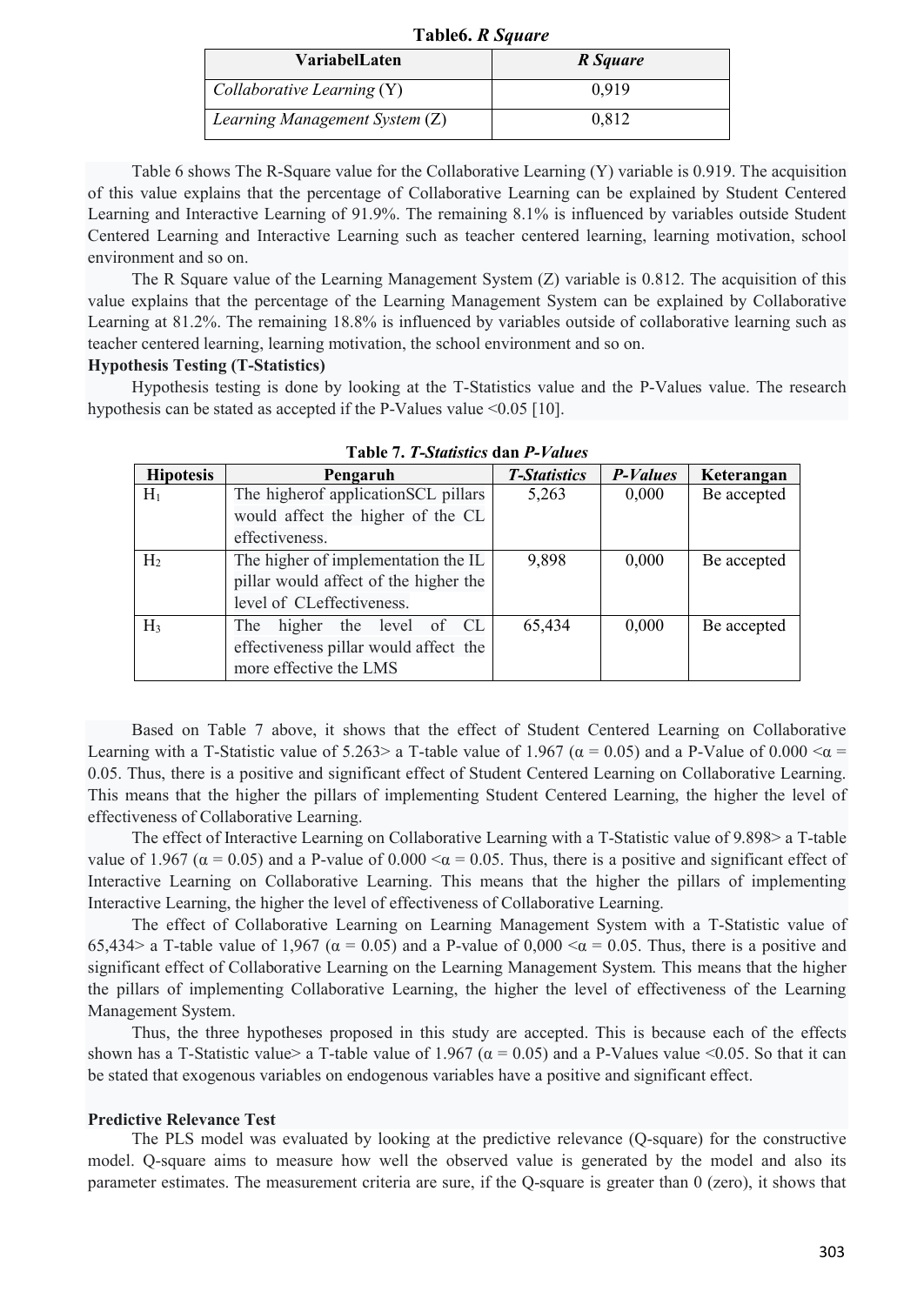the model has a predictive relevance value. If the Q-square value is less than 0 (zero), it shows that the model lacks predictive relevance. However, if the calculation results show that the Q-square value is more than 0 (zero), then the model deserves to be said to have a relevant predictive value. The results of the predictive relevance (Q-square) calculation are as follows:

| VariabelLaten                  | Q-Square |
|--------------------------------|----------|
| Collaborative Learning (Y)     | 0.597    |
| Learning Management System (Z) | 0.573    |

# **Table8.** *Predictive Relevance*

Table 8 shows that the Q-square value of Collaborative Learning (Y) is 0.597; and the Q-square Learning Management System (Z) value of 0.573. The results of the calculation show that the Q-square value is more than 0 (zero), so the model can be said to have a good observed value.

# **Fit Model**

The model goodness test (Model Fit) with the Normed Fit Index (NFI) is a measure of the suitability of the model on a comparative basis to the base line or the null model. The null model is generally a model which states that the variables contained in the estimated model are not interrelated.

| Table9.Model Fit       |                              |  |  |
|------------------------|------------------------------|--|--|
| Model Fit              | <b>Nomed Fix Index (NFI)</b> |  |  |
| Saturated Model        | 0.593                        |  |  |
| <b>Estimated Model</b> | 0,580                        |  |  |

Based on the results of the above calculations, the Nomed Fix Index (NFI) value is 0.593. Thus the research model studied was 59.3% in the fit or good category.



Figure 3. Inner Model Measurement

# **IV. CONCLUSION**

Based on the results of hypothesis testing, several research findings were obtained, namely:

1. Student Centered Learning has a positive and significant effect on Collaborative Learning. This means that the higher the pillars of implementing Student Centered Learning, the higher the level of effectiveness of Collaborative Learning.